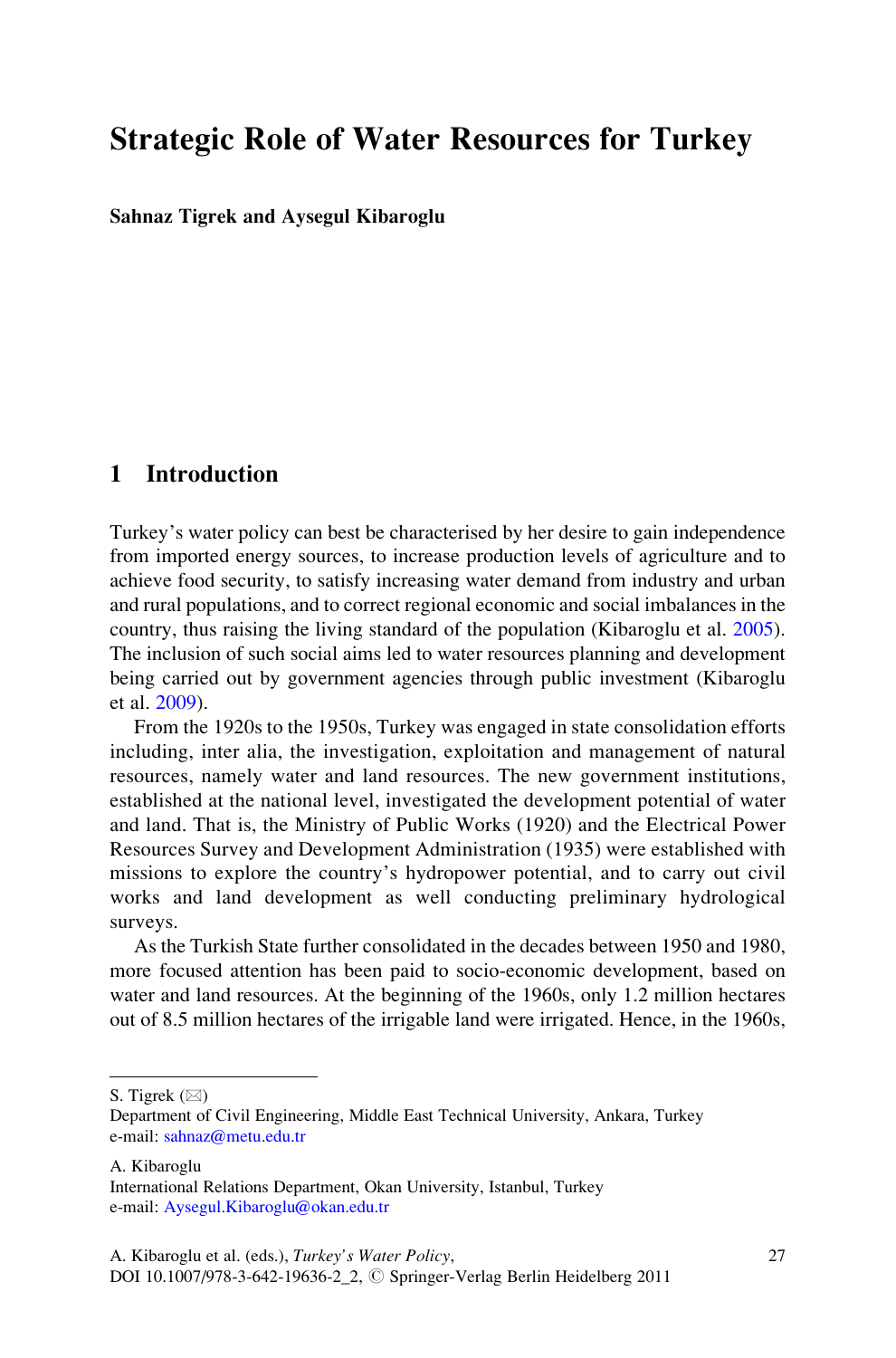the major objective was to irrigate the fertile lands in south-eastern Anatolia, which comprise one fifth of the irrigable land in Turkey, by using the huge water potentials of the Tigris and Euphrates rivers. In this context, the Lower Euphrates Project was implemented to build a series of dams on the Euphrates to increase hydropower generation and to expand irrigated agriculture. Later on, in the late 1970s, the Lower Euphrates Project evolved and expanded into a larger multi-sectoral development project called the South-eastern Anatolia Project (GAP, its Turkish acronym), which includes 22 large dams, 19 hydropower plants and irrigation schemes extending to 1.7 millions of hectares of land in the Euphrates and Tigris rivers system, which accounts for 28.5 percent of the surface water supply in Turkey (Kibaroglu et al. [2005](#page-15-0)).

Systematic water resource development started in the 1950s with the establishment of the General Directorate of State Hydraulic Works (DSI) (see Kibaroglu and Baskan in this volume). DSI, the central water agency, designated the major river basins, with their recorded potential for water and land resources, for large-scale development projects.

The adoption of the Constitution of the Turkish Republic of  $1961<sup>1</sup>$  paved the way for state-induced economic and social development directed towards overcoming regional imbalances, with the western regions far ahead of the south-eastern and north-eastern provinces. This strategic orientation included the country's water resources being mainly developed from public sources. With the establishment of the State Planning Organization (SPO) in 1960, comprehensive planning activities have been undertaken in Turkey which comprised construction of physical structures to meet energy and food needs for increasing population as well as realizing socioeconomic development goals expected to provide welfare for the citizens. From then on, Turkey has made considerable progress in augmenting its water supply.

The oil crises of the 1970s, in particular, gave additional impetus to developing the country's hydropower potential. As one representative of the DSI stated: "Since the country suffered badly in the oil crises of the 1970s, the government has embarked upon a programme of indigenous resource development, particularly hydropower and lignite schemes to minimise the dependency of the national economy on imported oil."<sup>2</sup> However, population growth, urbanisation and industrialisation have widened even further the supply-demand gap.

The political and economic crises of the 1970s, 1980s and 1990s erupted in the country now and then, hindered these investments from being completed in a timely fashion. Moreover, water needs for drinking, agriculture, industry and energy purposes had increased exponentially in the second half of the 20th century.

<sup>&</sup>lt;sup>1</sup>The 1961 Constitution of the Turkish Republic was replaced in 1982.

<sup>&</sup>lt;sup>2</sup>Quoted in International Water Power and Dam Construction, vol 44, no 12, December 1992, 12. Turkey is also developing other renewable energy resources such as geo-thermal power, wind power, biomass energy, but hydropower will provide the greatest share to tackle the energy deficit (see Energy Information Administration [2002\)](#page-14-0).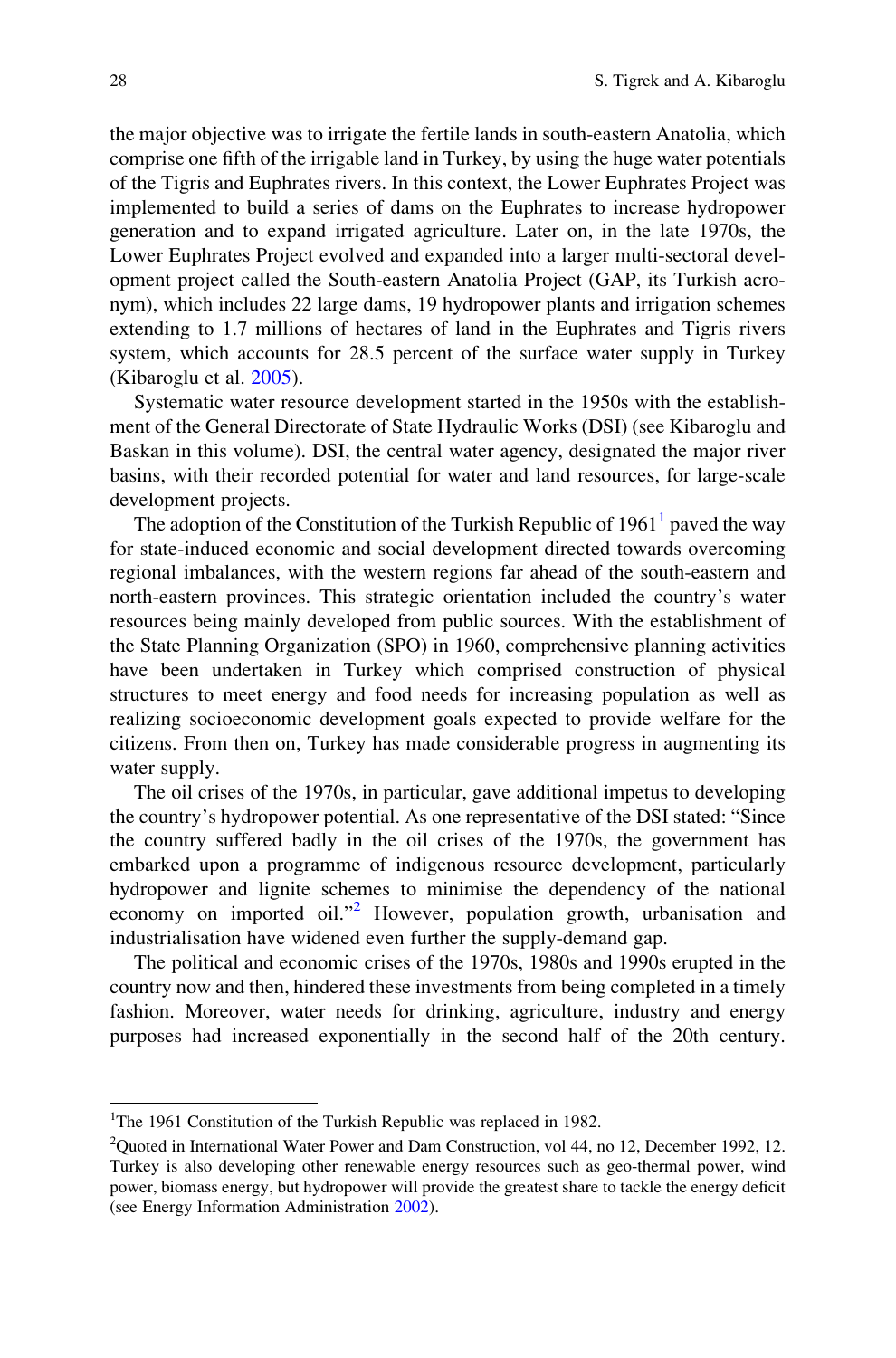Furthermore, the physical structures which were built to increase water supply caused the degradation and depletion of natural resources such as water and land and ended up in certain regions of the country being detrimental to the ecology.

Since the early 1980s, however, neoliberal transformation of the Turkish economy has resulted in significant changes in water policy and management. Stemming from decisions made on 24 January 1980, Turkey became one of the first countries in the developing world to make the shift from state-led development strategies to a model of broad market liberalization and opening to the international economy. To illustrate this point, the introduction of a build-operate-transfer (BOT) model to the energy sector in 1984 under Law No. 3096, enabled the private sector to buy the right to generate, transmit and distribute electricity. This system was later modified and applied in other sectors including water, where it was extended to water supply and sanitation services in municipalities, and to the construction, operation and management of infrastructure, such as dams, hydropower plants and irrigation systems.

The new paradigm was reinforced by international frameworks and thus included in the reform packages of multilateral institutions. Hence, the key advocates of the policy change included the World Bank and other international actors such as the Organization for Economic Cooperation and Development (OECD) as well as private national and international corporations. The policy change specifically in the water sector was supported and carried out by bureaucrats from the ministries concerned and their affiliated institutions.

The real push for liberalization, however, came in the 1990s especially with the European Union (EU) process. After the Helsinki decision of the European Council in December 1999 to grant Turkey candidate status, Turkey hastened the process of liberalization in the water sub-sectors. Liberalization of the hydroelectricity sector was introduced in 1984, and reinforced by important legislation adopted in 2001. Commercialization of water services (drinking water and sewerage) has been underway since late 1980s with increasing roles assigned and played by local private business, transnational water companies and international credit agencies. The devolution of irrigation water management in the early 1990s with the guidance and partial financing of the World Bank serves to illustrate this point. Within the framework of an accelerated programme of management transfer, irrigation associations were established to operate and maintain almost all the irrigation systems in the country (see Topcu in this volume).

#### 2 Geography, climate, water and land resources

Turkey lies between  $26^{\circ}$ -45° eastern longitudes and  $36^{\circ}$ -42° northern latitudes with land both in Europe and Asia. The Marmara Sea and two water straits form a natural boundary between two continents. Ninety-seven percent of the country is in Asia and called Anatolia, while the remaining three percent is Thrace (Armstrong and Hunkins [1989\)](#page-14-0). Turkey, with a total area of 780,000 square kilometers, is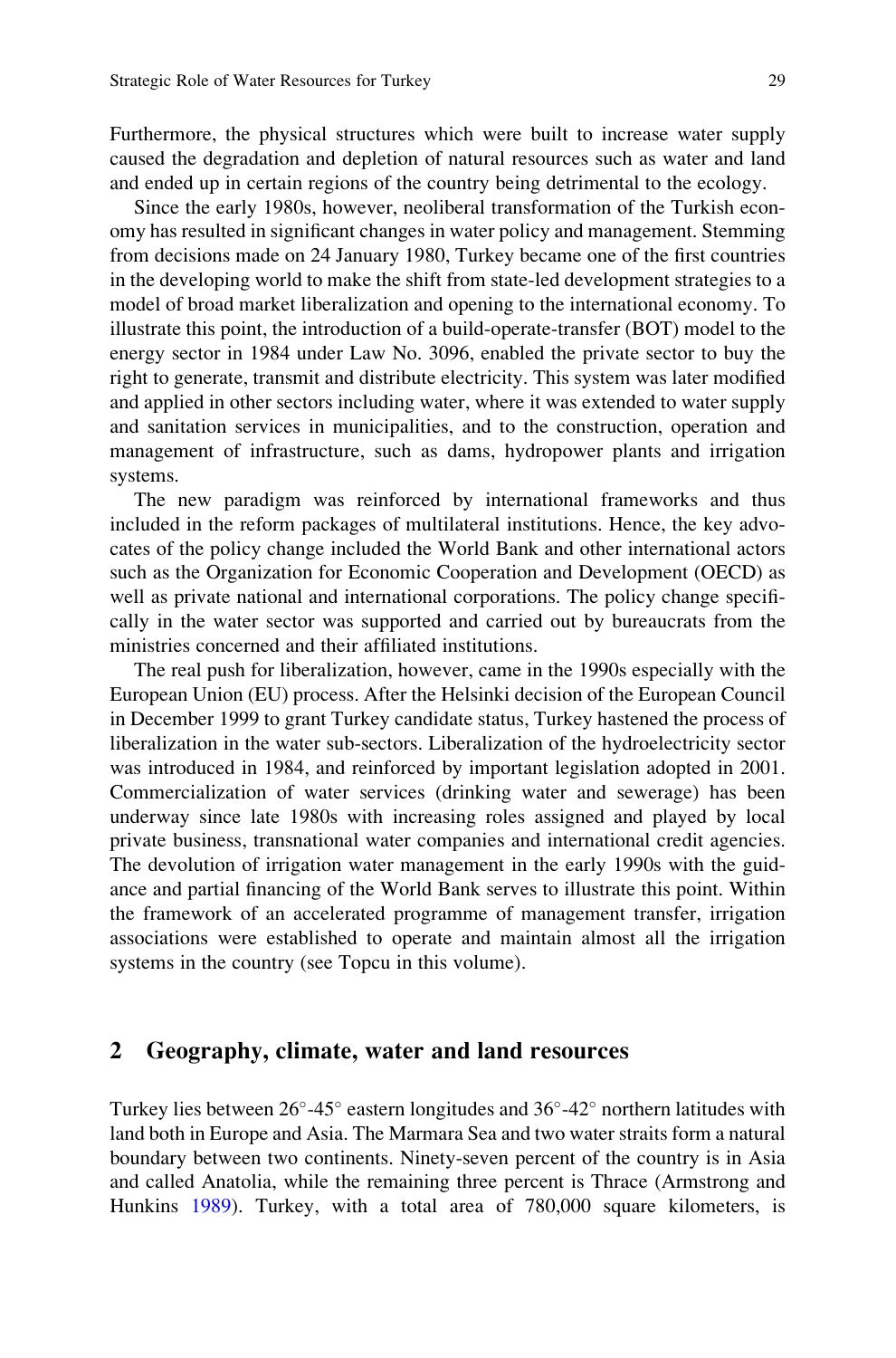surrounded by the Black Sea, Bulgaria in the north, the Aegean Sea and Greece in the west, the Mediterranean Sea, Syria and Iraq in the south, Iran in the east and Armenia and Georgia in the north-east (DSI [2009](#page-14-0)).

The average altitude of the country is about 1,100 to 1,200m. A further 80 percent of Anatolia is above 500m, the average height of Europe and Asia being 330m and 1,050m, respectively. Therefore Central and especially Eastern Anatolia, which consists of several high mountain ridges and high plateaus, receive heavy snow in winter.

Turkey has a subtropical, semi-arid climate with extremes in temperature. The average annual precipitation depth in Turkey is around 643mm, which is lower than 800mm, i.e. the average precipitation depth of the world (Usul [2005\)](#page-15-0). Annual precipitation of Turkey is 501 billion cubic meters (BCM) and 274 BCM is assumed to evaporate from surface and transpire through plants.

Diversity of topography brings diversity in climate. As a result, large variations in precipitation occur, ranging from 250 mm in the south-eastern region to over 3,000 mm in the Black Sea coastal area (Republic of Turkey [2003](#page-15-0)). The construction of dams and reservoirs have been the main means of saving water during the short rainfall seasons to facilitate year round availability.

In hydrological terms, Turkey's territory features  $25<sup>3</sup>$  large river basins (see Figure [1,](#page-4-0) Table [1](#page-4-0)) that exhibit a large variation in average annual precipitation, evaporation and surface run-off parameters. In total, average annual run-off is of approximately 186 BCM of which 112 BCM could be exploited at reasonable cost. Surface water contributes 98 BCM and groundwater 14 BCM. At present, Turkey is utilising 46 BCM (41 percent) of its overall capacity (DSI [2009](#page-14-0)).

The annual flows of many large basins fluctuate and show a high variability throughout the year. Further nearly every 30 years, a drought period occurs. Akkemik et al. ([2005\)](#page-14-0) analyzed drought periods in Anatolia over the last 350 years and reported that the duration of the drought is generally one year. Sometimes it lasts two years and occasionally three years. However, the number of drought years shows an increasing trend since 1960. The last drought was in 1994 and lasted five years (Komuscu et al. [2005](#page-15-0)).

Heavy snow falls in Eastern Anatolia in winter, and then in spring several small streams and brooks join and create two of the world largest rivers, namely the Euphrates and Tigris rivers. Total annual flow rate of these two rivers is about 52 BCM. The total drainage area of Euphrates is 127,304 square kilometers and has a total length of 2,800km. But only 971km of the river is within the Turkey's border. The Tigris has a total length of 1,900km of which 523km lie within Turkey corresponding with 57,614 square kilometers drainage. Both rivers join before discharging into the Gulf. From the face of the Eastern Anatolia Mountains one of the world's fastest rivers - the Coruh River - is born where it flows 150km within

<sup>&</sup>lt;sup>3</sup>Many sources, including the official ones, had maintained that Turkey had 26 river basins. Yet, the recent documents such as the *Turkey Water Report*, General Directorate of State Hydraulic Works, DSI, [2009](#page-14-0) as well as DSI's official website display that Turkey has 25 river basins, where the Euphrates-Tigris is considered as one single basin.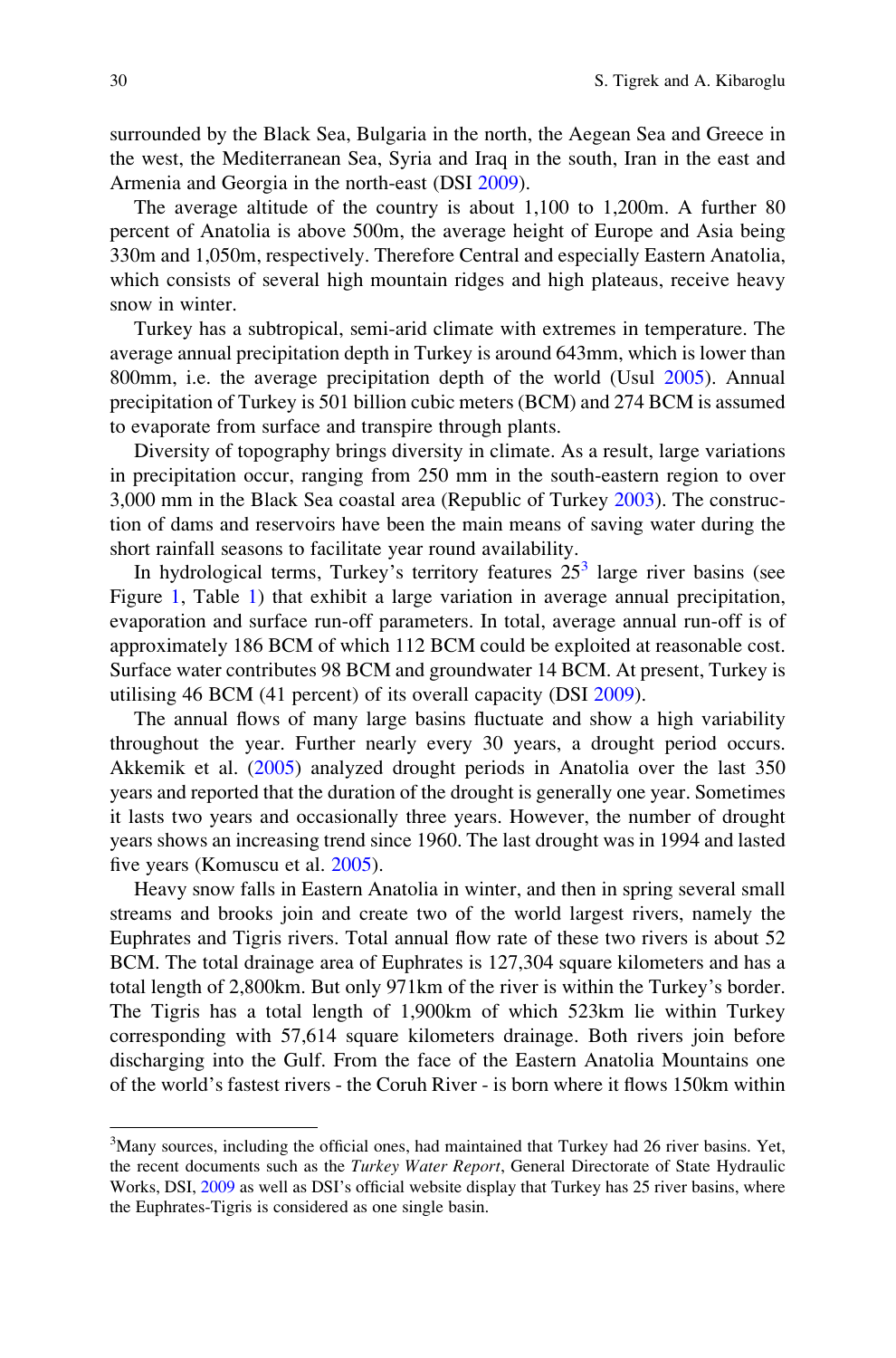<span id="page-4-0"></span>

Fig. 1 Turkey's 25 river basins (see Table 1 for legend) (DSI website [2009\)](#page-14-0)

| River basins            | Catchment<br>area $(km^2)$ | Mean annual<br>discharge (BCM) | Contribution to<br>total (percent) |
|-------------------------|----------------------------|--------------------------------|------------------------------------|
| $(21)$ Euphrates-Tigris | 184,918                    | 52.94                          | 28.5                               |
| (22) East Black Sea     | 24,077                     | 14.90                          | 8.0                                |
| (17) East Mediterranean | 22,048                     | 11.07                          | 6.0                                |
| (09) Antalya            | 19,577                     | 11.06                          | 5.9                                |
| (13) West Black Sea     | 29,598                     | 9.93                           | 5.3                                |
| (08) West Mediterranean | 20,953                     | 8.93                           | 4.8                                |
| $(02)$ Marmara          | 24,100                     | 8.33                           | 4.5                                |
| $(18)$ Seyhan           | 20,450                     | 8.01                           | 4.3                                |
| $(20)$ Ceyhan           | 21,982                     | 7.18                           | 3.9                                |
| (15) Kizilirmak         | 78,180                     | 6.48                           | 3.5                                |
| (12) Sakarya            | 58,160                     | 6.40                           | 3.4                                |
| $(23)$ Coruh            | 19,872                     | 6.30                           | 3.4                                |
| (14) Yeşilirmak         | 36,114                     | 5.80                           | 3.1                                |
| $(03)$ Susurluk         | 22,399                     | 5.43                           | 2.9                                |
| (24) Kura-Aras          | 27,548                     | 4.63                           | 2.5                                |
| $(16)$ Konya            | 53,850                     | 4.52                           | 2.4                                |
| (07) Buyuk Menderes     | 24,976                     | 3.03                           | 1.6                                |
| $(25)$ Lake Van         | 19,405                     | 2.39                           | 1.3                                |
| $(04)$ North Ege        | 10,003                     | 2.90                           | 1.1                                |
| $(05)$ Gediz            | 18,000                     | 1.95                           | 1.1                                |
| (01) Meriç-Ergene       | 14,560                     | 1.33                           | 0.7                                |
| (06) Kuçuk Menderes     | 6,907                      | 1.19                           | 0.6                                |
| $(19)$ Orontes          | 7,796                      | 1.17                           | 0.6                                |
| (10) Burdur Lakes       | 6,374                      | 0.50                           | 0.3                                |
| $(11)$ Akarcay          | 7,605                      | 0.49                           | 0.3                                |
| Total                   | 779,452                    | 186.86                         | 100                                |

Table 1 Catchment area and discharge of Turkey's 25 river basins (DSI website [2009\)](#page-14-0)

Turkey and after flowing 26km before discharging into the Black Sea in Georgia. The Kura rises in Turkey and Georgia after some 210 km. After 390 km through mountainous terrain the river flows into the Azerbaijan steppes and finally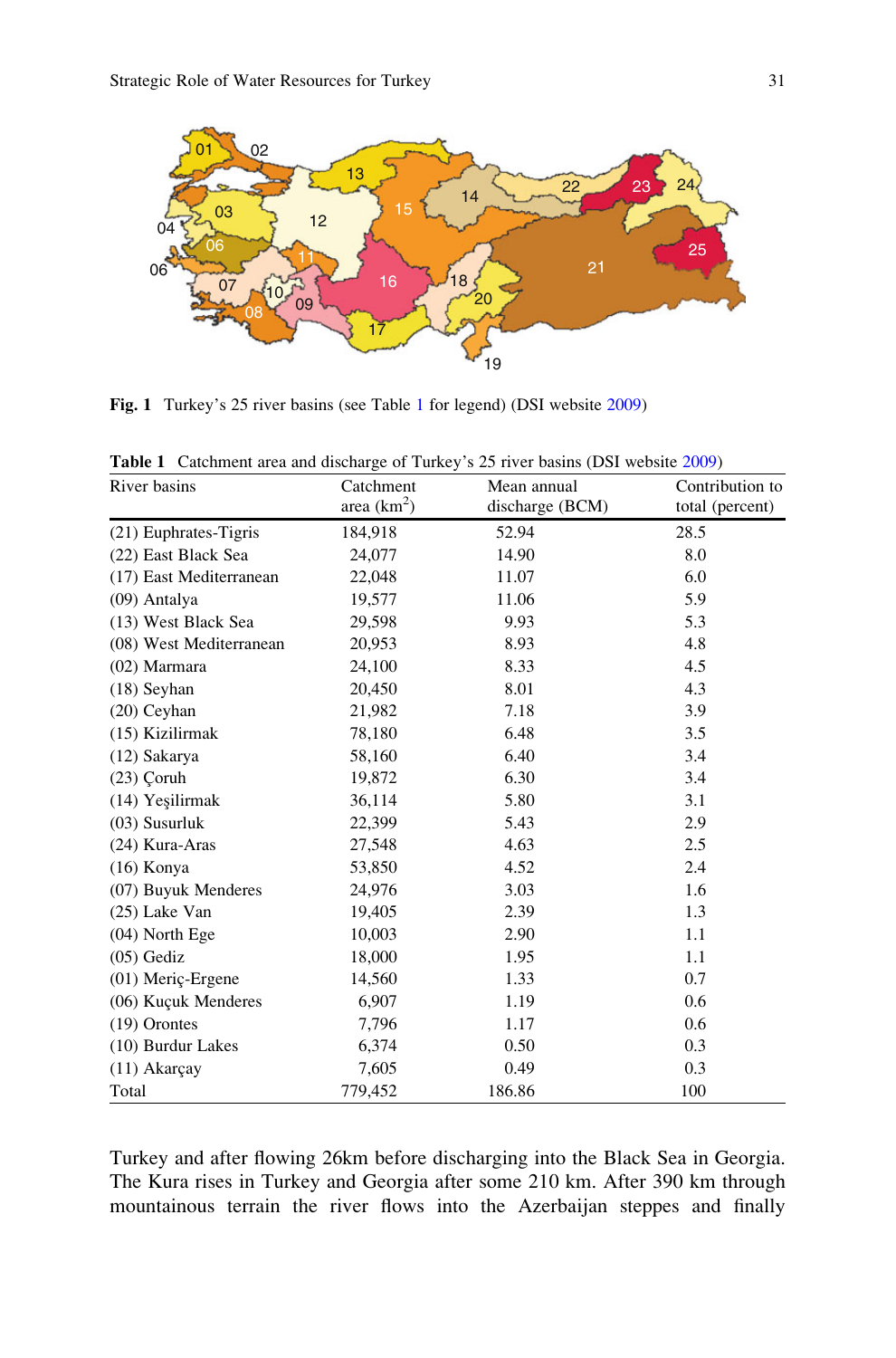| Transboundary<br>river basin | Catchment area<br>in Turkey $(km^2)$ | Mean annual flow<br>generated in Turkey (BCM) | Share of total<br>usable potential*) |
|------------------------------|--------------------------------------|-----------------------------------------------|--------------------------------------|
| Euphrates                    | 127,304                              | 31.61                                         | 17.0                                 |
| <b>Tigris</b>                | 57,614                               | 21.33                                         | 11.5                                 |
| Coruh                        | 19,872                               | 6.30                                          | 3.4                                  |
| Kura-Aras                    | 27,548                               | 4.63                                          | 2.5                                  |
| Meric/Maritsa/Evros          | 14.560                               | 1.33                                          | 0.7                                  |
| Asi/Orontes                  | 7.796                                | 1.17                                          | 0.6                                  |
|                              |                                      |                                               |                                      |

Table 2 Water potential generated in Turkey's transboundary river basins (DSI [2009\)](#page-14-0)

\*) The total usable potential is 112 BCM of which 98 BCM is surface water and 14 BCM is groundwater.

discharges into the Caspian Sea. The Aras also rises in Turkey and after 300 km the river forms several borders: between Armenia and Turkey, for a very short distance between Azerbaijan and Turkey, between Azerbaijan and Iran, between Armenia and Iran, and finally again between Azerbaijan and Iran. Eighty kilometers after crossing the border with Azerbaijan the Aras joins the Kura. Other transboundary rivers are the Meric/Maritsa/Evros River shared between Turkey Bulgaria and Greece, and the Asi/Orontes River which traverses Lebanon, Syria and Turkey. Table 2 shows the contribution of transboundary rivers to Turkey's available water resources; the Tigris and Euphrates rivers system alone account for 28.5 percent.

Almost one third of the total area of the country (78 million hectares) is classified as agricultural land which is about 28.05 million hectares. One third of 28.05 million hectares agricultural land can be classified as irrigable land. Hence, an estimated 8.5 million hectares (7.9 million hectares with surface water and 0.6 million hectares with groundwater resources) is economically irrigable under available technology. In other words, the agricultural area is 36 percent of total land, and 30 percent of the agricultural area can be irrigated technically and economically. Presently 5.28 million hectares of land are being irrigated.

#### 3 Infrastructure development

Due to the high population and urban growth rates (4 percent), many regions of the country (south-east, Marmara, Aegean and Mediterranean) are already facing seasonal or even chronic water shortages therefore necessitating infrastructural development in the water sector. Today, an extensive network of dams and reservoirs is maintained of which the larger dams serve multiple purposes (e.g. flood control, irrigation, domestic water supply, and hydropower) (see Table [3](#page-6-0)).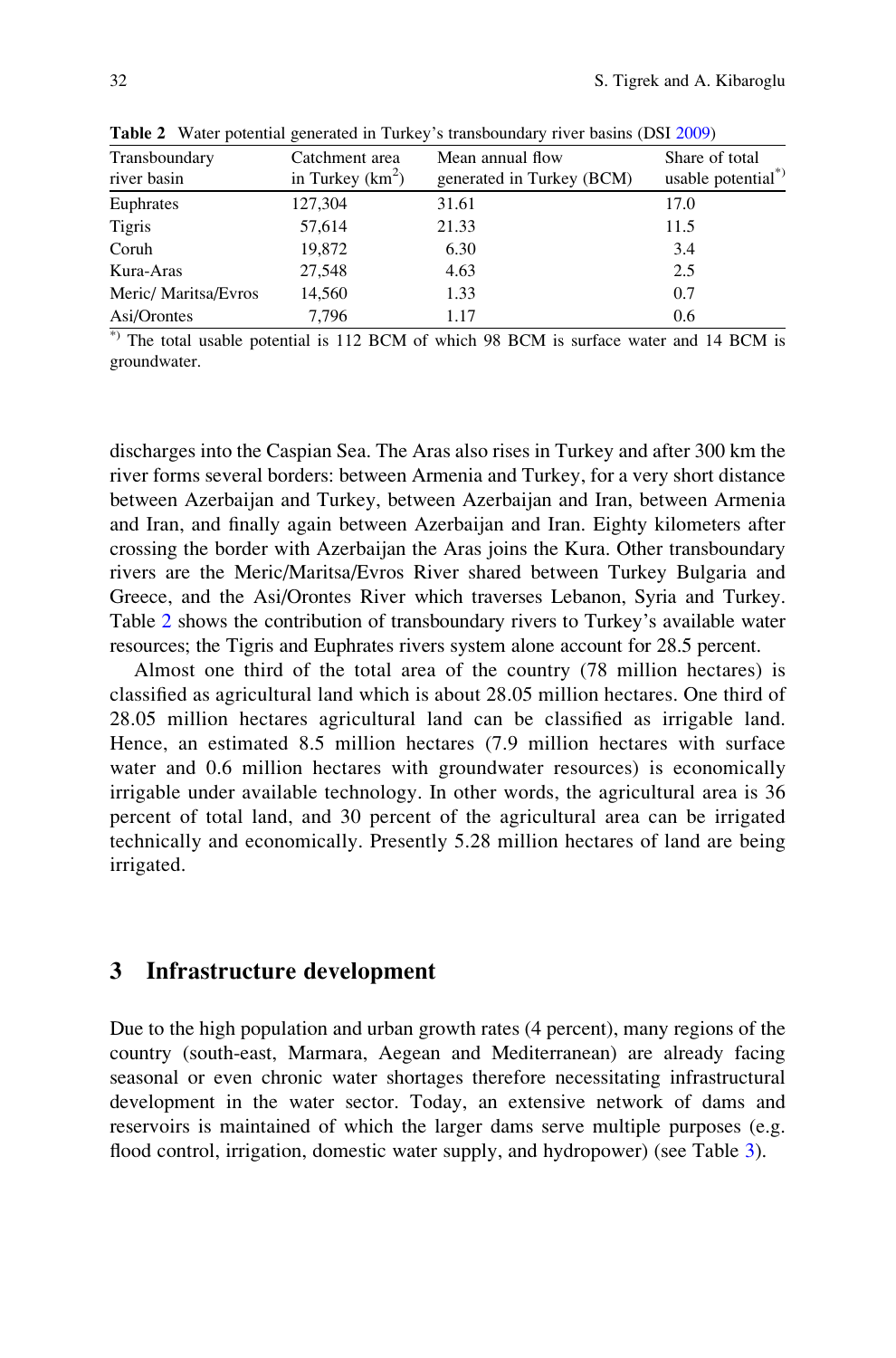|                                | In operation              | Under construction or in program |
|--------------------------------|---------------------------|----------------------------------|
| Dams                           | 673                       | 146                              |
|                                | Large scale projects: 260 | Large scale projects: 63         |
|                                | Small scale projects: 413 | Small scale projects: 83         |
| <b>Hydropower plants</b>       | 172                       | Under construction: 258          |
| Capacity                       | 13,700 MW                 | 10,846 MW                        |
| <b>Annual production</b>       | 48,000 GWh                | 39,404 GWh                       |
| Irrigation (million hectares)  | 5.28                      | 0.23                             |
| Domestic water (BCM)           | 3.16                      | 0.50                             |
| <b>Flood control (million)</b> | 1.0                       | 0.4                              |
| hectares)                      |                           |                                  |

<span id="page-6-0"></span>Table 3 Multi-purpose water infrastructure in Turkey (in operation and planned as of March 2009) (DSI [2009\)](#page-14-0)

#### Box 1 History of water works in Anatolia

The need for storage facilities in Anatolia is not confined to the present. In many parts of Anatolia, the remains of water structures dating from early civilizations can be easily found. The Urartus and the Hittites used to build water structures including conveyance channels and dams. The Hittites (from 1,800 to 850 BC) practiced irrigation in Central Anatolia. The remains of at least six dams from Hittites were found in Central Anatolia. Among them Koyluotu Dam which has a height of 25-30m and a crest of 900m can be classed as a large dam according to present standards. It is believed that dams served for water supply, some for irrigation some for domestic usage (Ozis [1999\)](#page-15-0). In the  $13<sup>th</sup>$  century BC, the Urartus irrigated land around the city of Van. They built a 56km long Samran channel which has a capacity of 2-3 cubic meters per second in order to carry fresh water to the city (Belli [1997\)](#page-14-0). Today, this channel is used to irrigate 2,000 hectares of land.

In the Byzantine and Roman era, water storage structures, aqueducts and different conveyance systems were built (Ozis [1999\)](#page-15-0). Among the conveyance systems with a length of 240km the Pinarhisar-Istanbul conveyance system is the largest. Another remarkable system is Magradag-Pergamon which has a length of 195km and also included a lead-pipe inverted siphon under the largest pressure during the Hellenistic period. There are several remains of dams from Roman times. Especially those dams that include Roman concrete are classified as Roman dams. Among them the Cavlik Dam in Southern Anatolia can be distinguished from others by its function. It diverts a creek into a tunnel in order to prevent siltation of the antique harbour of Seleucecia Pieria.

The Seljukides built several impressive bridges in Anatolia, some of which are still in use. Among them the Malabadi Bridges in Batman has a 39m single span, and is believed to be one of largest masonry bridges in the world (Ilter [1978](#page-14-0)). Although Seljukides built several dams in Iran and in Central Asia, in Anatolia only two dams are found in the Konya region. The reign of (continued)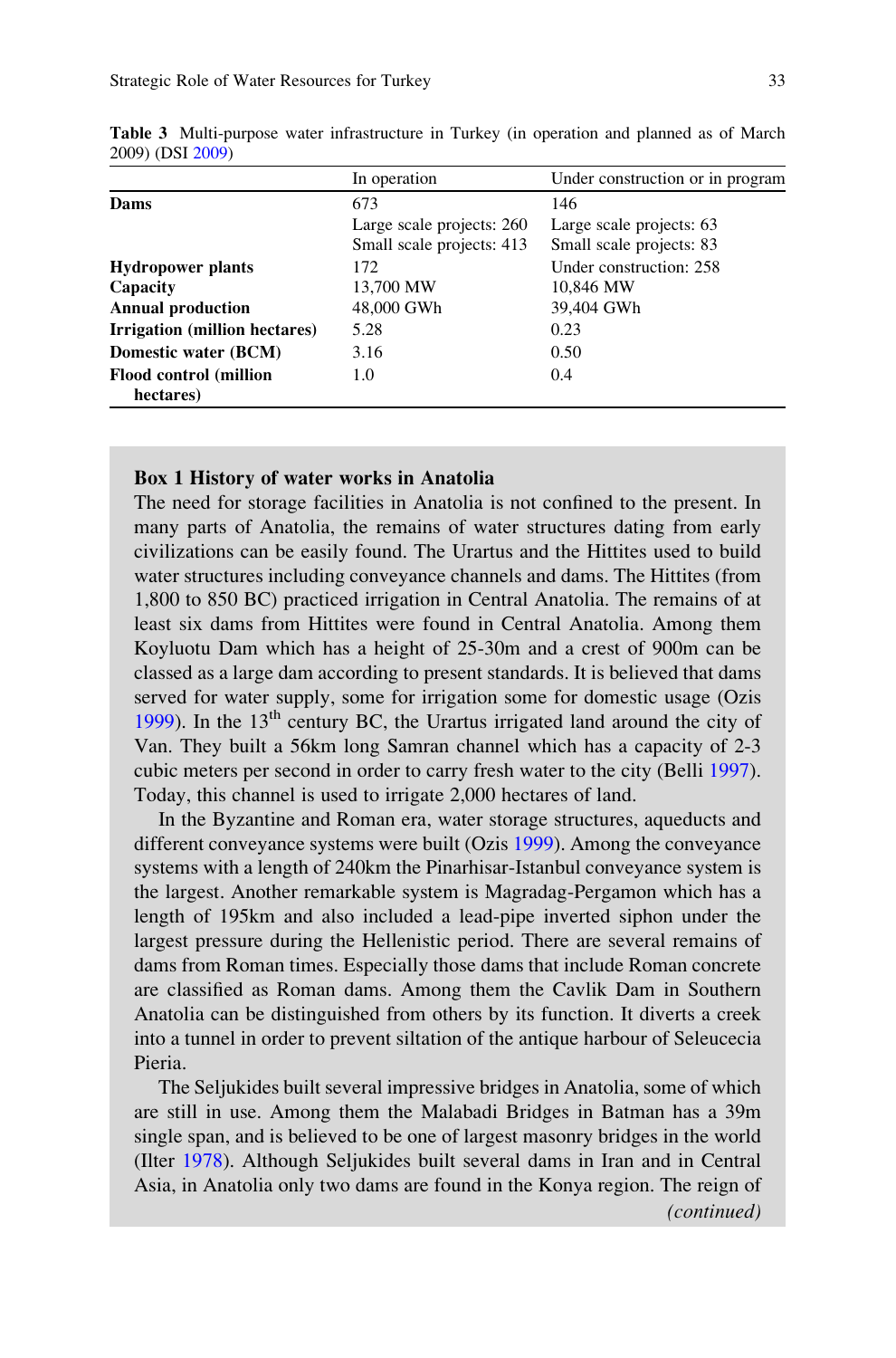Seljukides in Anatolia corresponds to conflicts and wars. That can be taken as the reason why they built many bridges and local water structures, but not big storage facilities. This trend continued during the Ottoman period as well. The Ottomans also built aqueducts, conveyance systems, cisterns, public fountains, but not large storage structures, with only some exceptions in Istanbul. Water supply for the capital city of Istanbul was a crucial question for the Ottomans, as it had been for the previous empires. During the Ottoman Empire, groundwater supplies were not sufficient and transmissions lines were built to divert water from springs to public fountains. Later facilities for water transfer from Lake Terkos in 1869 and Elmali-I Dam were built in 1888. Some of them are still in use (Altinbilek [2006](#page-14-0)). The first treatment plant was built in 1926 in Istanbul. However, there were no systematic irrigation activities during the Ottoman era. In 1875, a severe drought affected the Konya region. Consequently, the Ottoman government decided to build a diversion weir and irrigation channel. The project, which was named as the Cumra Irrigation and Drainage Project, is the first modern irrigation project in Anatolia being carried out between 1908 and 1914 in Konya (Demir [2001\)](#page-14-0).

Hydropower generation has a much shorter history in Anatolia. In 1902, a small hydroelectric power plant with 60 KW for lighting was established in Tarsus. In 1914, the production and distribution of electricity in Istanbul was started by companies which were founded with the special permission of the Ottoman Sultan. In 1923, at the time of the foundation of the Republic of Turkey, electricity was available only in Istanbul, Izmir and Tarsus with a total installed capacity of 29.7 MW. Usage of electrical energy for purposes other than lighting began after 1930 when industrial development started (Altinbilek [2002](#page-14-0)).

# 4 Water use per capita and by sectors

Turkey still has a growing population despite the fact that the pace of population increase has slowed down considerably in the last several decades. While the population of Turkey has steadily grown, the rate of population growth has decreased from 2.52 percent to an annual rate of 1.31 percent.<sup>4</sup> The rise of the population has a two-fold impact:<sup>5</sup> population growth not only increases the demand for food, and thus of water, but also causes the decline of per capita

<sup>&</sup>lt;sup>4</sup>As of December 31, 2008, <http://www.tuik.gov.tr>. Accessed 17 November 2009.

<sup>&</sup>lt;sup>5</sup>A "water stress index" based on the approximate minimum amount of water per person necessary to maintain an adequate quality of life in a moderately arid zone, was developed by M. Falkenmark: "The massive water shortage in Africa: why isn't it being addressed?" Ambio. 18(2):112-18, 1989. The Falkenmark water stress index measures per capita water availability and considers that a per capita water availability of between 1,000 and 1,600 cubic meters indicates water stress, 500–1,000 cubic meters indicates chronic water scarcity, while a per capita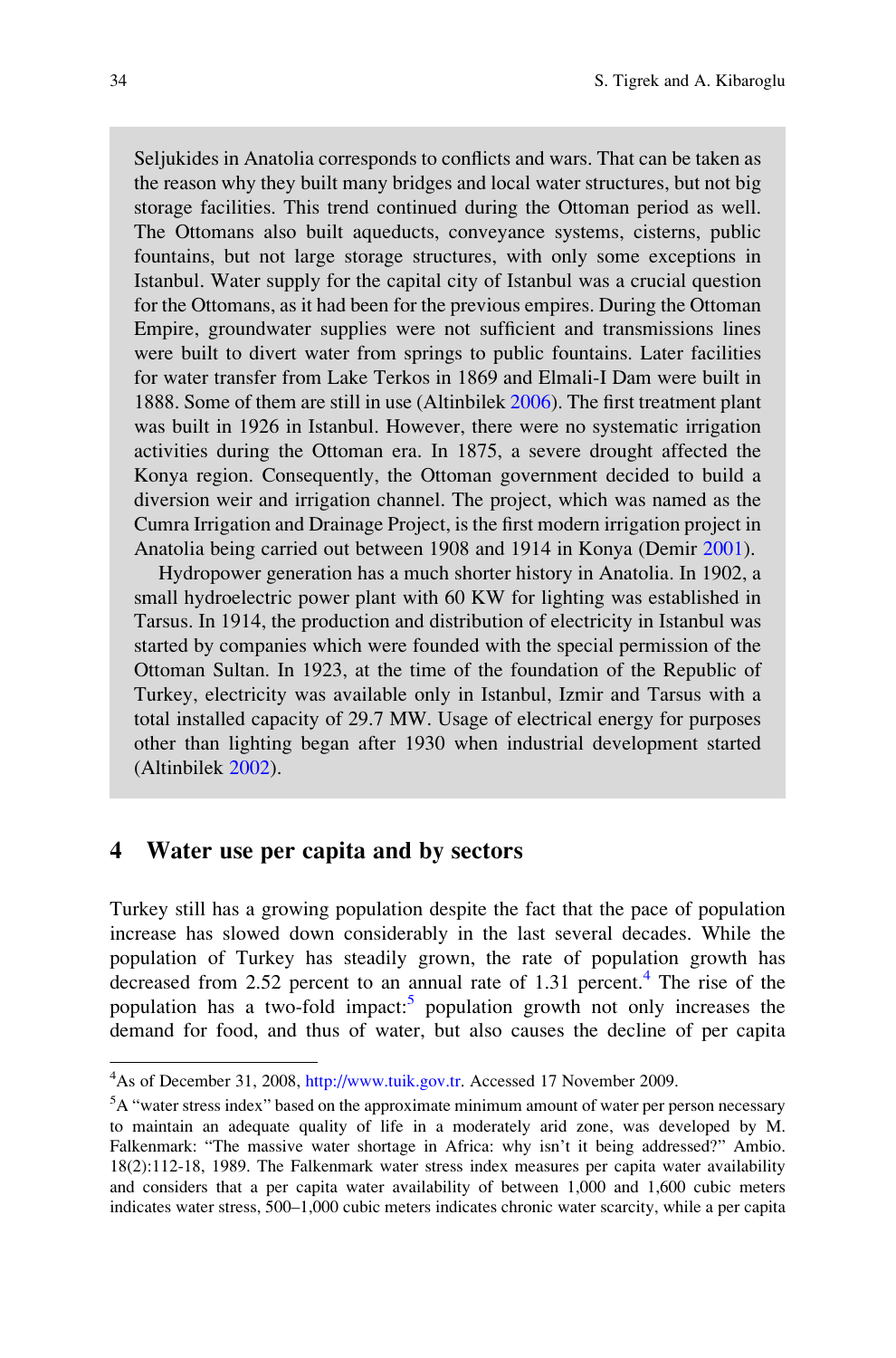water resources. Due to population growth and urbanisation, water and energy demand is expected to increase as well. According to the DSI statistics, annual per capita water availability is 1,600 cubic meters with population of about 73 million in 2010. By the year 2023 this amount will decline to  $1.125 \text{ m}^3$  per capita/year with an expected population of 100 million (DSI [2009\)](#page-14-0).

As of 2009, water use, related to sectors, was as follows: the irrigation sector used 34 BCM/year (74 percent), domestic water 7 BCM/year (15 percent), and industry 5 BCM/year (11 percent). In total, 46 BCM/year (41 percent) of the usable water potential is utilised.

Although *agriculture's* contribution to the Turkish economy is declining (from 35 percent in 1970 to 8.8 percent in 2008), agriculture is still vital to the national economy employing 30 percent of the country's work force. Crop production on the 5.28 million hectares of irrigated land creates the basis of agricultural exports to European countries and to Near East and North African regions. Export of agricultural and agro-industrial commodities were valued at US\$ 4.4 billion and accounted for 16 percent of Turkey's total export value in 2001. According to DSI estimates, 8.5 million hectares of land are technically and economically irrigable and subject to further development. It is expected that the high share of water consumption in agriculture will decline from 74 percent at present to 64 percent in 2023 through the use of modern irrigation techniques. On the other hand, domestic and industrial use would increase to 16 percent and 20 percent in this period, respectively.

Domestic water use accounts for 15 percent of the water resources developed, showing high variations throughout the country. Domestic water use is highest in the Marmara Region, and far below the national average in north-eastern and eastern Anatolia. With more than half of Turkey's population living in urban areas, construction of water supply, sewerage and wastewater treatment plants has received high political attention. Population growth together with high internal migration from rural to urban areas over the last 30 years has caused domestic demand to increase. In urban areas, access to a drinking water supply was 83 percent in 1990 and 81 percent in 2000; in rural areas, it was 72 percent in 1990, and 86 percent in 2000 (Republic of Turkey [2003](#page-15-0)). In general, 83 percent of the population (urban 94 percent, rural 62 percent) of Turkey has access to improved sanitation. 40.2 percent of the total population is served by wastewater treatment plants. 78.4 percent of the total municipal population is connected to a sewage system. The other municipalities lack a treatment system or have only primary (physical) treatment, or they lack the capacity to operate the established sewage treatment plants.

water availability below 500 cubic meters indicates a country or region beyond the 'water barrier' of manageable capability. See Falkenmark and Widstrand (1992).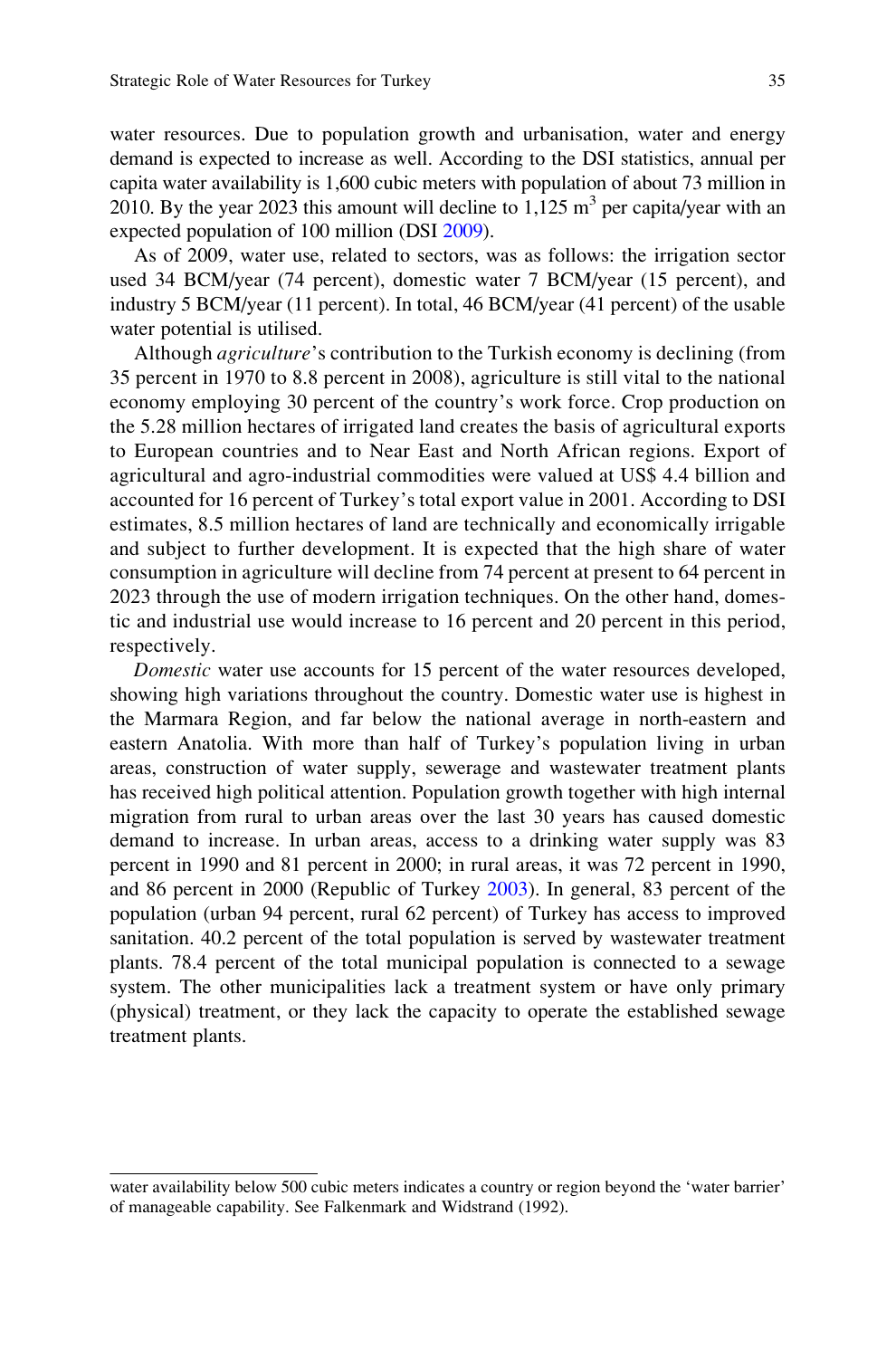#### Box 2 Inter-basin water transfer projects for "thirsty" Istanbul

Istanbul has been challenged to meet water needs throughout its history. In its early years, water was supplied by groundwater, small springs and cisterns. In the Roman period four long gravity transmission lines were built, and during the Byzantine Empire one BCM storage capacity had been reached. During the reign of Sultan Mehmet the Conquerer (1453 AD), the city's population was estimated at around 100,000. After conquest five new transmission lines and eight dams with a capacity of 1.7 MCM were built. In 1869, a French company constructed necessary structures to bring water from the Terkos Lake to the European side, and another company was founded in 1888 for the Asian part. In 1933 private companies were abolished and water supply was transferred to the Istanbul Water Administration. Later in 1971, DSI prepared the Water Supply Master Plan for Istanbul (DAMOC [1971\)](#page-14-0). In 1981 water and wastewater services were combined under the Istanbul Water Sewerage Administration with the responsibility of planning, construction and operation of water supply, sewage collection and treatment.

Today the population of Istanbul is around 11.5 million of which two thirds live on the European side. However, water sources on the European side dramatically decreased. In the interim, therefore 126 MCM per year is transported from the Asian to the European side by two under-marine pipelines. The 1971 Master Plan for Istanbul's water supply suggested developing eleven water sources, six of which have already been put into service. However, the remaining five could not be implemented due to geological problems, unsuitable water quality and because of low capacities. DSI has started two large water supply projects, namely the Yesilcay and the Greater Melen projects (Altinbilek [2006](#page-14-0)). The Yesilcay project has been designed to convey water from the Goksu and Canak rivers to Istanbul from Omerli Dam over a distance of 60 km, to meet the medium-term water need of Istanbul. 335 MCM will be supplied annually in order to meet the demand of 1.5 million inhabitants. Total investment of the Yesilcay system is estimated at US\$ 271 million. The Greater Melen system which is divided into four stages, will supply 1.18 BCM, and is expected to secure Istanbul's water needs until 2040. Its source is the Melen River which is located 170km east to Istanbul. Raw water will be pumped to a treatment plant via a transmission line, and treated water will be conveyed to a service reservoir via a tunnel and a pipeline under the Bosporus. The first stage of the Melen system (25km tunnel, 180 km transmission line) will provide an additional 268 MCM/year of water to meet the potable and domestic water needs of an additional 2.75 million people. Its total cost is US\$ 1,180 million. However, after 2040, no more inland water resources can be developed, and sea water will have to be desalinized.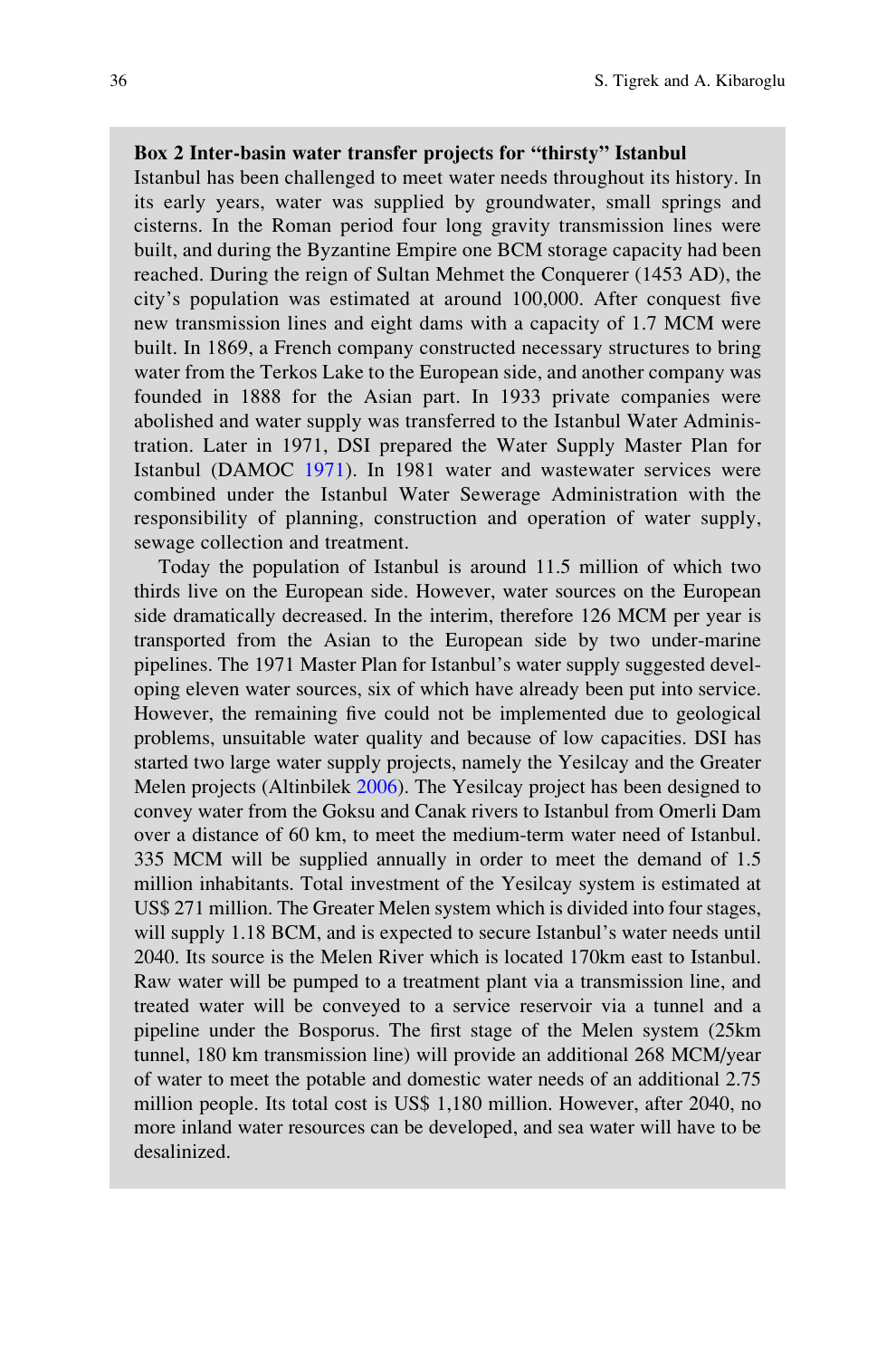#### Box 3 Domestic water crisis in Ankara

Ankara was chosen as the capital city of the new Turkish Republic gaining administrative importance and weight in the region. Since then it has continuously expanded in size and population. Geographically Ankara is situated between two large river basins, i.e. Sakarya to the west and Kizilirmak to the east. Long ago, Ankara itself was the birthplace of several small streams. However during the early planning stage of the city these water systems were not protected. In early 1920s Ankara had 20,000 to 30,000 inhabitants; and when the number climbed up to 300,000, the city faced serious water shortage problems between 1940 and 1950. As a consequence, the Ankara Water Administration was established.

The Ankara Water Administration searched for new water resources from both groundwater and surface water, and three more dams were built. In 1969 the Ankara Water and Wastewater Master Plan was prepared, which provided for the construction of the Camlidere Dam and the Ivedik treatment plant. During the rearrangement of the governance mechanism of large municipalities in the early 1980s Ankara Metropolitan Municipality and Ankara Water and Wastewater Works Administration were established. Two master plans which were commissioned by DSI, i.e. the 1969 Master Plan and the 1995 Master Plan, proposed to implement a system on the Gerede River North West of Ankara to meet future demand. The Kizilirmak River east of Ankara, was also evaluated as a long-term solution. However, the 1969 Master Plan did not consider the Kizilirmak because it contains high levels of salts. By 1995, the required reverse osmosis and other desalinization methods were marketable technologies, so Kizilirmak was fully assessed. The 1995 Master Plan advised Ankara to implement the Gerede system by 2003, and the Kizilirmak system in 2027 (Master Plan [1995](#page-15-0)).

Nevertheless, the municipality of Ankara did not follow the plan. Between 2006 and 2008 Ankara experienced a serious drought and water levels in the dams were lower than usual. In August 2007, the city had to cut off the water supply. The Municipality started with the Kizilirmak Emergency Plan which would transfer water from the Kesikkopru Dam on the Kizilirmak River to Ankara. The structure was constructed in haste from April 2007 to March 2008, and cannot be considered as a thoroughly planned project, let alone its financing. Water is pumped from the intermediary reservoir of the Kizilirmak system, Kesikkopru, and consists of three adjacent pipelines crossing a distance of 128km. The water travels 100km mainly northwest from Kesikkopru, and then due north 28km where it reaches the Ivedik treatment plant north of Ankara. According to the Master Plan another treatment plant should be constructed south or east of Ankara rather than north (where Ivedik is located). The total length of the transmission will then extend from 85km to 128km in order to reach the treatment plant. Costs will increase the overall project costs are estimated in the order of 572 million new Turkish Liras.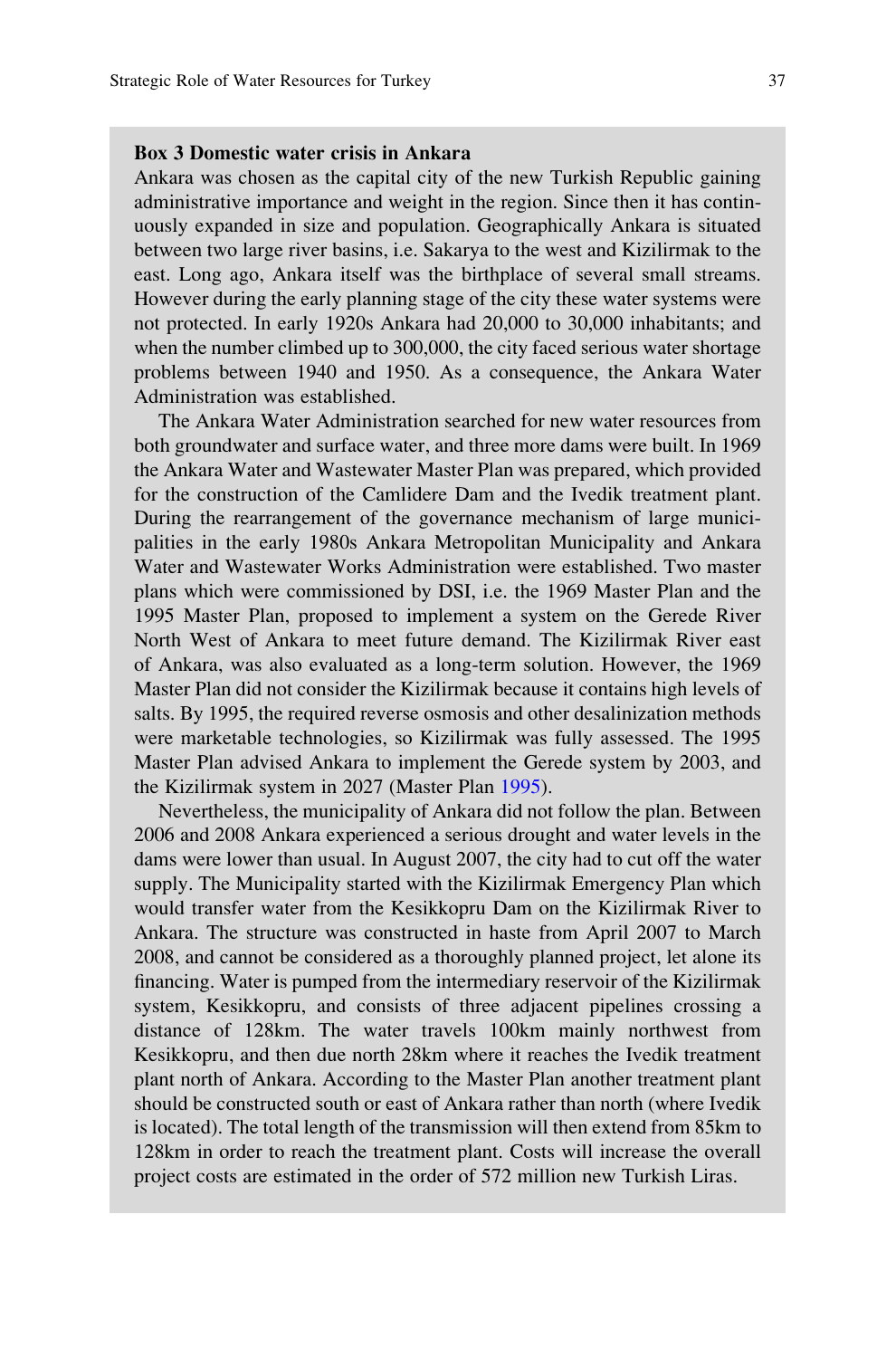The percentage of water use in industry has not changed considerably over the past few years, being slightly over 11 percent (52 percent from surface water, 48 percent from groundwater). The major water consuming industries are steel, chemical, paper manufacturing, petroleum refining and agro-industry. In 2000, the greatest industrial demand came from the highly industrialised Marmara Region. Other industrial centres developing in the context of GAP will not change the overall percentage of industrial water use, and will only change the regional distribution.

The annual per capita energy consumption, which is at present far below the world average, is expected to increase from 1,840 kWh (1999) to 6,794 kWh (2020). To achieve this growth rate and reach energy consumption levels of the OECD countries, huge investments are envisaged (Altinbilek, no year). Currently, Turkey has 172 hydroelectric power plants in operation with a total installed capacity of 13,700 MW generating an average of 48,000 GWh/year, which is 35 percent of the economically viable hydroelectric potential. Annual energy consumption per capita in Turkey has reached 2,900 kWh which is above the world average of 2,500 kWh. The average energy consumption for the developed countries is 8,900 kWh, but it varies from 12,322 kWh in the USA to 827 kWh in China. Annual increase in energy consumption is 8-10 percent in Turkey except for the recession years (DSI [2009\)](#page-14-0). In the 1970s Turkey was seriously hit by the energy (oil) crises and after 1997 became an importer of electricity. At present, hydropower provides about 40 percent of the total power generated, but there is more additional potential. The hydropower share is expected to increase in particular through the construction of power plants on the Euphrates and Tigris (see Sen in this volume).

Based on these overall water use and energy projections, Turkey considers herself not to be a water rich country. With  $1,600 \text{ m}^3$  per capita per year (2008) and an expected decline to  $1,125 \text{ m}^3$  in 2023, Turkey is moving from a relatively water-endowed country to one where water availability will reach critical levels. This projection explains why DSI argues in response to the World Commission on Dams' Final Report that: "dam construction is a vital and unavoidable programme for the country. [...] while the countries being in the leading positions of the [WCD] process have developed their water resources with about the level of 100 percent, the prejudiced findings of the report may probably prevent the water resources development projects planned by the developing countries, such as India, Turkey, with the development level of 30 percent, and China." (DSI 2001) Turkey, having developed only about 30 percent of her water potential would be in dire need of producing and providing cheap energy, and improving the living standard of her citizens by providing adequate water (DSI [2001\)](#page-14-0).

While Turkey's major focus is on continuing water resource development because of their economic and social potential, protection of water-based ecosystems in rivers, lakes and deltas, and water pollution control is increasingly acknowledged, but has yet to reach satisfactory levels (Ministry of Environment [1998;](#page-15-0) Republic of Turkey [2003](#page-15-0)). However, both Turkey's National Environmental Action Plan and the Ninth Five Year Development Plan give top priority to these issues (State Planning Organisation [2007](#page-15-0)).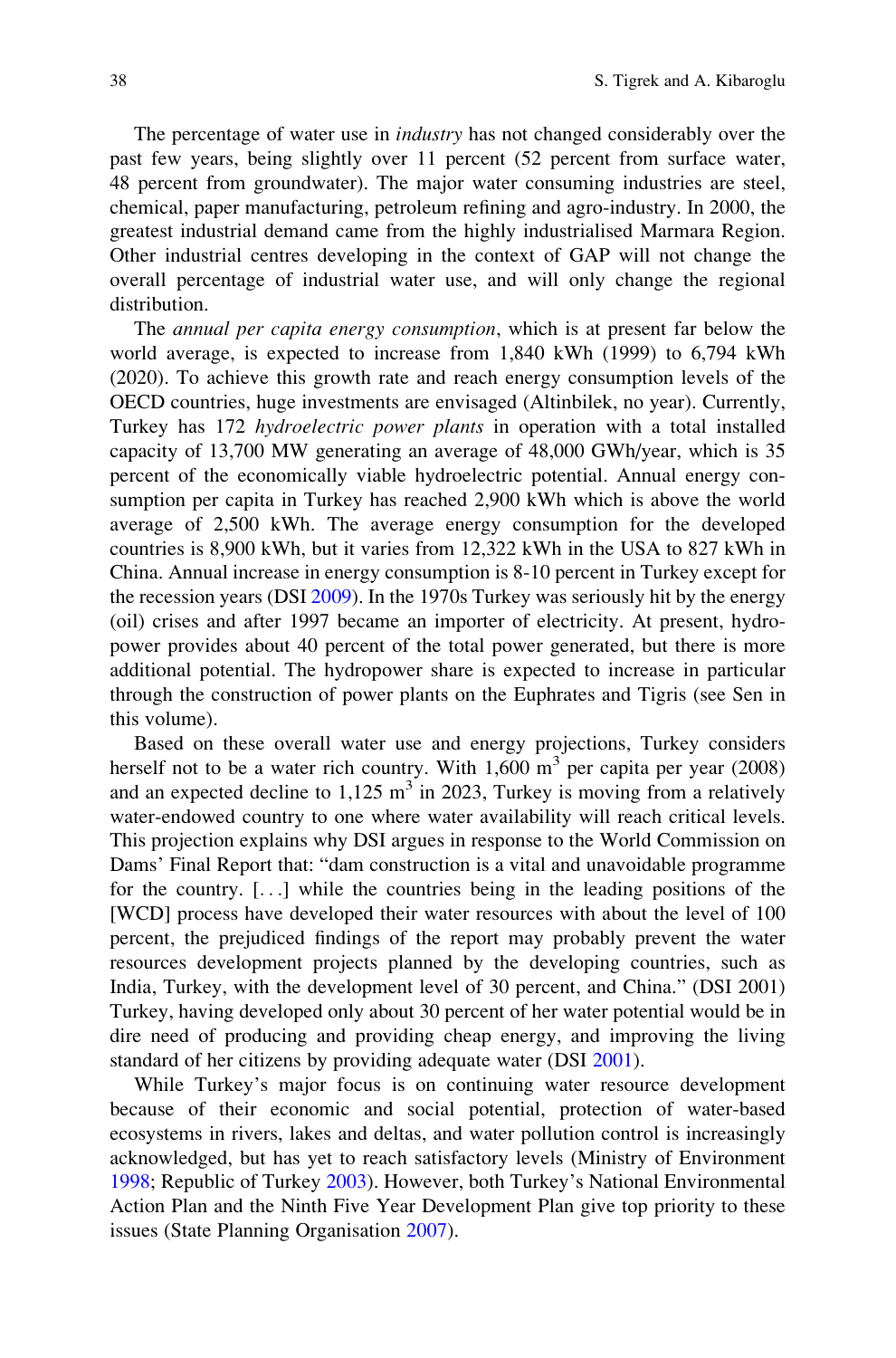# 5 Strategic role of the Euphrates and Tigris rivers system: South-eastern Anatolia Project (GAP)

While Turkey intends to develop water resources all over the country, GAP is of particular importance for generating hydropower and producing agricultural commodities. Futhermore, it is the government's aim to stabilise this under-developed region politically by significantly raising the population's standard of living.

GAP is Turkey's largest integrated development project and perceived as being vital to the Turkish economy. It has the potential to meet the rising demand for hydropower caused by population growth along with urbanisation and the country's impetus in industrialisation. Upon the completion of the GAP project 1.7 million hectares of land will be brought under irrigation (1.08 million hectares on the Euphrates, 600,000 hectares on Tigris), accounting for nearly one-fifth of Turkey's irrigable land; energy production in the region will reach 27 billion kWh, per capita income will rise by 209 percent; and about 3.8 million people will be provided employment opportunities. This would be accomplished through the construction of 22 dams, 19 hydropower plants, and extensive irrigation and drainage networks (Kibaroglu [2002](#page-14-0), see also Box 4).

Importantly, GAP was conceived and implemented as an integrated regional development project in one of the most backward and under-developed regions of Turkey. The basic development objectives of GAP are phrased as: to raise the income levels in the GAP region by improving the economic structure in order to narrow the regional income disparities; to increase the productivity and employment opportunities in rural areas; to enhance the assimilative capacity of larger cities in the region; to contribute to the national objective of sustained economic growth, export promotion, and social stability by the efficient utilisation of the region's resources. To these ends, GAP has shifted from a pure infrastructure development project into a project in support of sustainable development with additional investments made in urban and rural infrastructure, agriculture, transport, industry, education, health, housing and tourism.

Although there are visible economic and social achievements,<sup>6</sup> the GAP project and in particular the construction of large dams has come in for sharp criticism. The objections refer particularly to the resettlement issue, environmental and cultural aspects, and the implications of sharing water with Syria and Iraq (the latter issue will be discussed in Part II).

#### Box 4 The South-eastern Anatolia Project (GAP) in brief

The GAP project area lies in south-eastern Turkey, covering nine provinces, corresponding to approximately 10 percent of Turkey's total population. The project area includes the watersheds of the lower Euphrates and Tigris rivers (continued)

<sup>&</sup>lt;sup>6</sup>See the evaluation of the actual impacts of the Ataturk Dam by Tortajada [\(2000](#page-15-0)).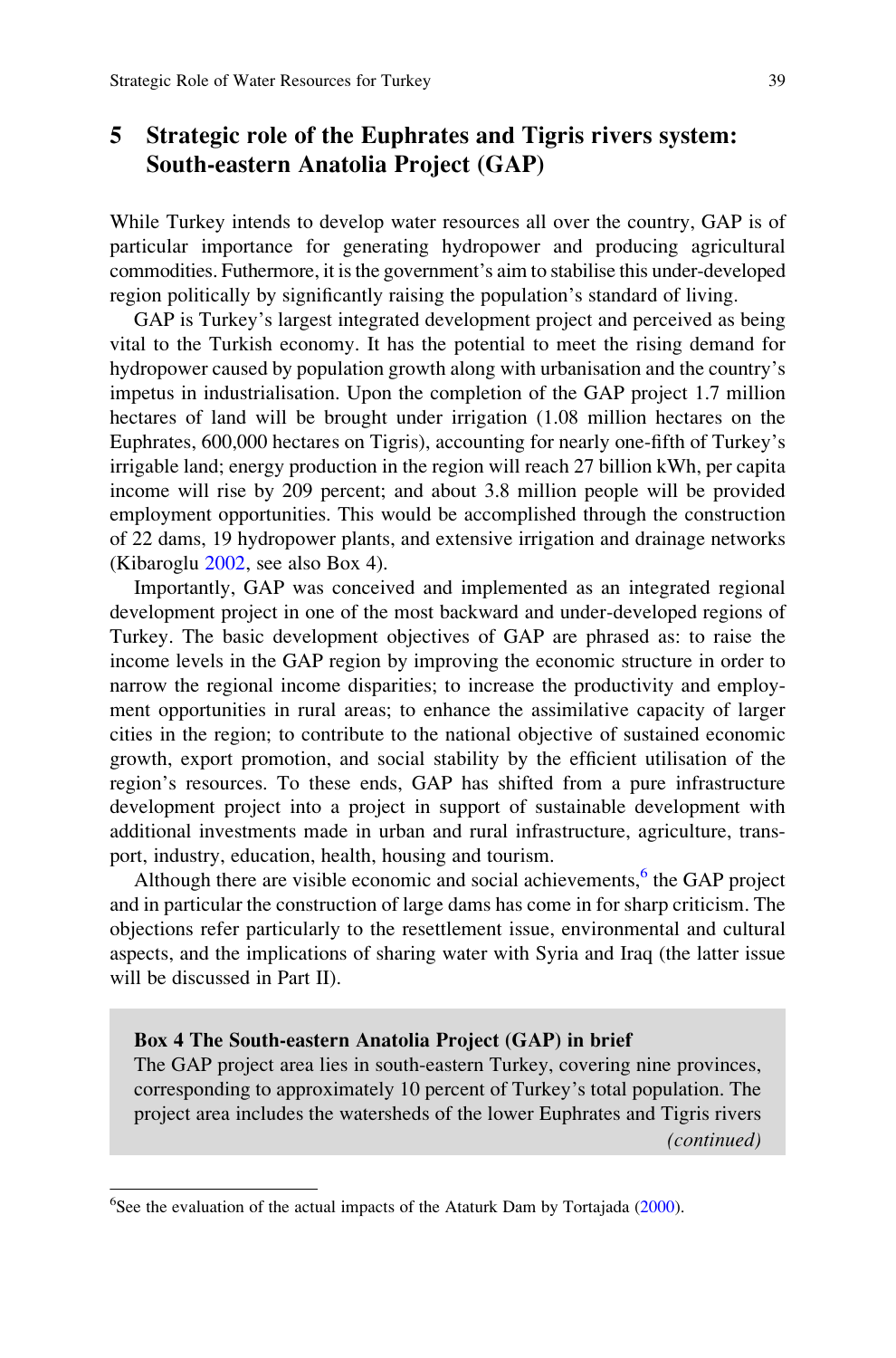and the upper Mesopotamian plains. Its centrepiece is the Ataturk Dam, which was completed at the beginning of the 1990s, with a total storage capacity of 48.7 BCM, and an installed electricity-generating capacity of 2,400 MW. There are 13 large sub-projects altogether, seven of which are on the Euphrates River<sup>7</sup> and six on the Tigris.<sup>8</sup> Major works are the Sanliurfa Tunnels, the Birecik and Karkamis dams on the Euphrates and the Ilisu and Cizre dams on the Tigris.

GAP's aim is to increase the irrigated land from 2.9 percent to 22.8 percent of the total area of the region, which subsequently would lead to a decrease of rain-fed agriculture from 34.3 to 10.7 percent. With the irrigation systems envisaged, Turkey is determined to develop agriculture and agro-industrial production for export and to raise the standard of living in the region, in that way also stopping migration from the region to metropolitan cities. To achieve these ambitious goals would require putting 100,000 hectares into production in the Euphrates basin each year beginning in 1993, and another 60,000 hectares per year in the Tigris basin (Unver et al. [2003](#page-15-0)).

Due to high investment cost, GAP is considered to be a very costly project: US\$ 32 billion is the estimated total cost of which US\$ 16 billion have been spent so far. Due to the transboundary flows involved, the Turkish Government was not able to secure international finance, an exception being German and Swiss credits which could be obtained for purchasing equipment. The severe economic and budgetary crisis in Turkey along with, for example, the slow pace of land redistribution caused a considerable delay in implementing the projects. Despite these drawbacks, Turkey is persistently pursuing its plans to harness the Euphrates and Tigris rivers. As of June 2008, some 272,972 hectares have been brought under irrigation. As of 2008, out of 22 dams 13 are operating, and out of 19 hydropower plants 9 are completed and in operation.

### 6 Conclusion

This chapter has aimed at introducing the political geography of water in Turkey, by highlighting the physical (climate, water, land resources) conditions and the political economic framework. Turkey is situated in a semi-arid climatic zone, with a limited amount of freshwater resources. Water demanding sectors have increased and diversified, such as environment, tourism, industry along with the traditional ones like agriculture and domestic uses. Nearly one third of the (surface) freshwater

<sup>&</sup>lt;sup>7</sup>The Lower Euphrates Project includes the Ataturk Dam, the Sanliurfa Tunnels and five more subprojects, i.e. Karakaya, Euphrates Border, Suruç-Baziki, Kahta-Adiyaman, Gaziantep, Gaziantep-Araban.

<sup>8</sup> Tigris, Kralkizi, Batman, Batman-Silvan, Garzan, Ilisu, and Cizre.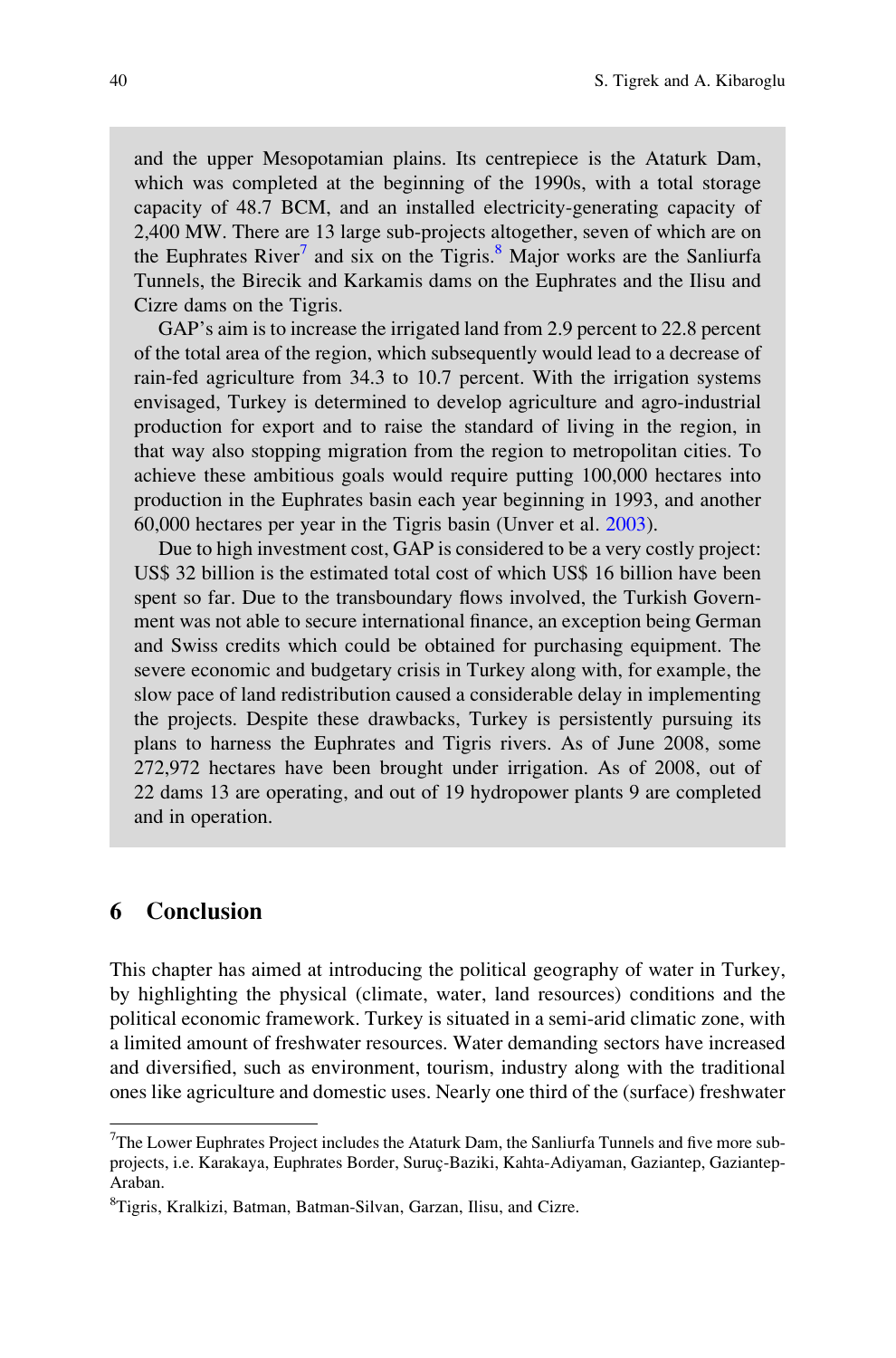<span id="page-14-0"></span>resources in the country are transboundary, which plays a decisive role in water policy and management. Water and land resources development had played a key role in consolidating the Turkish State during the early decades of the Republic. State-led economic planning and investment culminated in massive infrastructure (dams and irrigation systems) development since the late 1960s. Results and impacts of water-based regional socio-economic development manifest themselves in the GAP, which aims at harnessing the waters of the Euphrates-Tigris rivers system for "sustainable human development." Liberalization of the Turkish economy since the early 1980s enabled the involvement of the private sector in water resources development and management. Hence, water policy discourse and practice in modern Turkey can only be properly understood with due consideration of the macroeconomic context.

## References

- Akkemik U, Kose N, Aras A, Dalfes N (2005) Anadolu'nun son 350 yilinda yasanan onemli kurak ve yagisli yillar. Avrasya Yer Bilimleri Enstitusu, Turkiye Kuvaterner Sempozyumu, TURQUA-V [http://www.eies.itu.edu.tr/TURQUA/pdf/turqua5/TurquaV\\_129-135\\_Akkemik\\_](http://www.eies.itu.edu.tr/TURQUA/pdf/turqua5/TurquaV_129-135_Akkemik_vd.pdf) [vd.pdf.](http://www.eies.itu.edu.tr/TURQUA/pdf/turqua5/TurquaV_129-135_Akkemik_vd.pdf) Accessed 20 August 2010
- Altinbilek HD (2002) Hydropower development in Turkey. Paper presented at HYDRO 2002: Development, Management, Performance. 4-7 November 2002, Kiris, Antalya
- Altinbilek HD (2006) Water management in Istanbul. International Journal of Water Resources Development, 22(2):241- 253
- Armstrong DG, Hunkins FP (1989) Merrill World Geography. Merrill Publishing Company, Colombus, Ohio
- Belli O (1997) Dogu Anadolu'da Urartu Sulama Kanallari. Arkeoloji Sanat Yayinlari, Istanbul
- DAMOC Consortium (1971) Master plan and feasibility reports for water and sewerage for the Istanbul region. DAMCOC, Istanbul
- Demir A (2001) Su ve DSI Tarihi. Devlet Su Isleri Vakfi, Ankara
- DSI (2001) Response to the Final Report of the World Commission on Dams. World Commission on Dams. [http://www.dams.org/report/reaction/icold\\_turkey.htm](http://www.dams.org/report/reaction/icold_turkey.htm). Accessed 15 May 2009
- DSI (2009) Turkey Water Report. DSI, Ankara
- DSI website (2009) Toprak Ve Su Kaynaklari [Soil and water rersources]. DSI. [http://www.dsi.](http://www.dsi.gov.tr/topraksu.htm) [gov.tr/topraksu.htm.](http://www.dsi.gov.tr/topraksu.htm) Accessed 17 November 2009
- Energy Information Administration (2002) Turkey: Environmental Issues. Energy Information Administration, U.S. Department of Energy, Washington DC [http://www.eia.doe.gov/emeu/](http://www.eia.doe.gov/emeu/cabs/turkenv.html) [cabs/turkenv.html.](http://www.eia.doe.gov/emeu/cabs/turkenv.html) Accessed 23 March 2004
- Falkenmark M and Widstrand C (1992) Population and Water Resources: A delicate balance. Population Bulletin. Population Reference Bureau, Washington DC
- Ilter F (1978) Osmanlilara Kadar Anadolu Kopruleri, Karayollari Genel Mudurlugu Matbaasi, Ankara
- Kibaroglu A (2002) Building a regime for the waters of the Euphrates-Tigris river system. Kluwer Law International, London, The Hague, New York
- Kibaroglu A, Baskan A, Alp S (2009) Neo-Liberal transitions in hydropower and irrigation water management in Turkey: main actors and opposition groups. In: Huitema D, Meijerink S (eds) Water policy entrepeneurs. A research companion to water transitions around the globe. Edward Elgar, Cheltenham, UK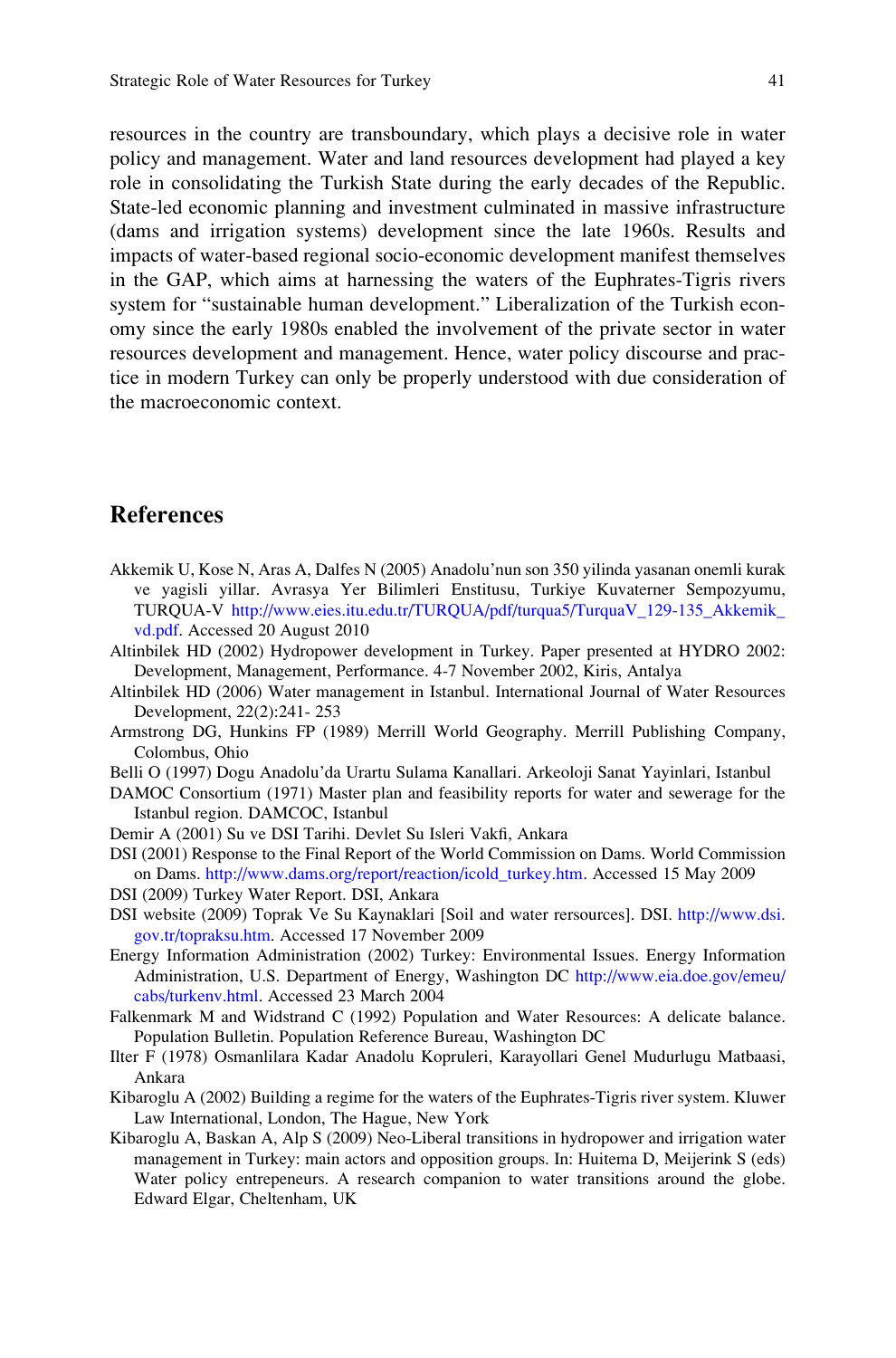- <span id="page-15-0"></span>Kibaroglu A, Klaphake A, Kramer A, Scheumann W, Carius A (2005) Cooperation on Turkey's Transboundary Waters. Research report, German Federal Ministry for Environment, Nature Conservation and Nuclear Safety, Berlin
- Komuscu AU, Erkan A, Turgu E (2005) Normallestirilmis Yagis Indeksi Metodu (SPI) ile Turkiye'de Kuraklik Olusumunun Cografik Analizi. Turkish State Meteorological Service. [http://www.meteor.gov.tr/2005/arastirma/dogalafetler/kuraklik.htm.](http://www.meteor.gov.tr/2005/arastirma/dogalafetler/kuraklik.htm) Accessed 30 September 2009
- Master Plan Report on Ankara Water Supply Project (1995), Bayindirlik ve Iskan Bakanligi (4 Volumes)
- Ministry of Environment (1998) National Report prepared for the 7th Meeting of the Conference of the Contracting Parties to the Convention on Wetlands (Ramsar, Iran, 1971). Ankara: General Directorate of Environmental Protection, Ministry of Environment, Republic of Turkey. [http://www.ramsar.org/cop7/cop7\\_nr\\_turkey.htm](http://www.ramsar.org/cop7/cop7_nr_turkey.htm). Accessed 3 June 2005
- Ozis U (1999) Historical dams in Turkey. Nurol Printing and Packing Industry Inc., Ankara
- Republic of Turkey (2003) Turkey Country Report. Prepared for the Third World Water Forum. World Water Council [http://www.worldwatercouncil.org/fileadmin/wwc/Library/](http://www.worldwatercouncil.org/fileadmin/wwc/Library/Publications_and_reports/country_reports/report_Turkey.pdf) [Publications\\_and\\_reports/country\\_reports/report\\_Turkey.pdf](http://www.worldwatercouncil.org/fileadmin/wwc/Library/Publications_and_reports/country_reports/report_Turkey.pdf). Accessed 23 August 2010
- State Planning Organization (2007)  $9<sup>th</sup>$  Development plan, Land and Water Special Committee report. State Planning Organization (DPT), Ankara
- Tortajada C (2000) Evaluation of Actual Impacts of the Ataturk Dam. Water Resources Development, vol 16, no 4:453-464
- Usul N (2005) Engineering Hydrology. METU Press, Ankara
- Unver O, Gupta R, Kibaroglu A (2003) Water Development and Poverty Reduction. Kluwer, The Hague, Boston